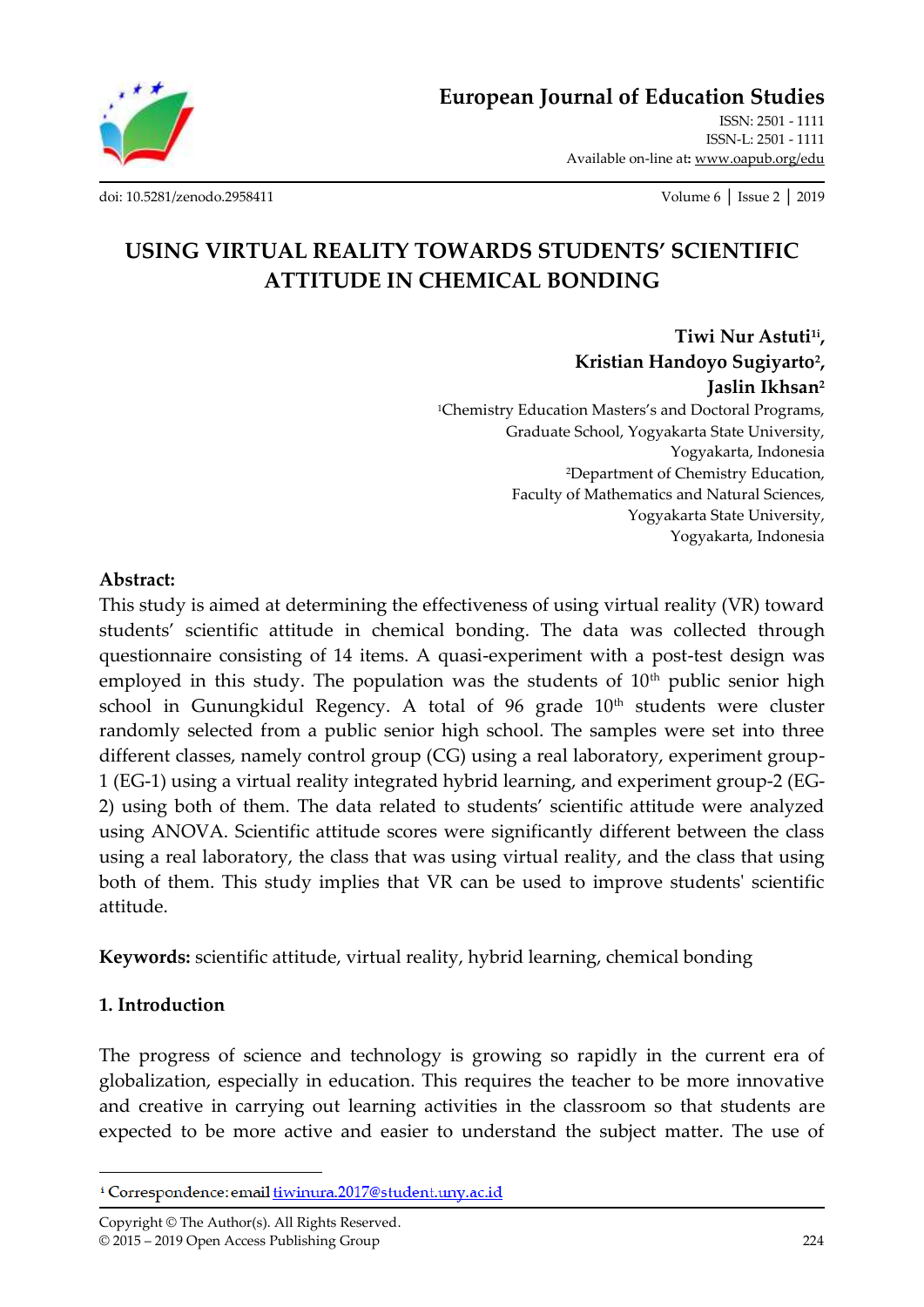learning media is one of the benefits of the progress of science and technology that can be used to make learning more interesting. Unfortunately, currently information and communication technology (ICT) has not been used optimally as a media in the science learning process (Sumintono et al, 2012).

Chemistry is one of the lessons with abstract material. Most students regard chemistry as a difficult subject because it contains abstract concepts that require imagination to understand the concept (Woldeamanuel et al, 2014). Chemistry as part of science is very closely related to practicum. Practicum helps students to find scientific concepts, increase interest, motivation, practical skills, and problem solving abilities of students (Högström et al, 2010). However, nowadays many schools do not take advantage of laboratory facilities and even if they exist, practicum is carried out separately with theoretical learning in the classroom.

Learning by utilizing ICT can make students become more active, independent, competitive, and have global insight, one of which is virtual learning. Virtual learning is a new generation of types of learning using computers (Bakar et al, 2013). Chemical practicum can be carried out by utilizing ICT using a virtual laboratory. The use of virtual laboratories has increased with the high cost of traditional laboratories and the development of distance learning. Several studies on virtual laboratories have been developed and implemented in the learning process. Virtual laboratories are efficiently implemented in learning and can help develop students' experimental abilities (Elsunni & Abdelwahed, 2014). Virtual chemistry laboratories can create a collaborative learning environment so students are more active in learning in the classroom (Tsovaltzi et al, 2010). Therefore, it is necessary to develop virtual laboratories as learning media in order to optimally utilize ICT.

The development of virtual reality is very promising for future technology that can be developed as a medium for virtual experiments. The use of instructional media can make learning more interesting and motivating, more interactive, subject matter easier to understand, learning methods become more varied, learners become more active, and learning processes can take place anytime and anywhere (Anwariningsih & Ernawati, 2013). Virtual reality can make interface to e-learning applications and possible to get a sense of a 3D environment with 3D visualization (Kader, 2011).

Virtual reality applies hybrid learning, which is learning that combines face to face and online. Hybrid learning can make the learning atmosphere more interesting and interactive. In addition, students can also study online outside of school hours and anywhere. Online learning can improve teaching and learning process because it can be use at anytime and anywhere to anyone (Govindasamy, 2002). The 21<sup>st</sup> century skills encourage students to develop their participation in learning, encourage communication and cooperation, improve their critical thinking skills, and find a concept through their creativity in order to solve a problem. The role of the teacher in learning is only as a facilitator and guiding students to find concepts. Science learning should foster scientific skills that include process skills, creative thinking skills and critical thinking, and scientific attitudes (Heng et al, 2002).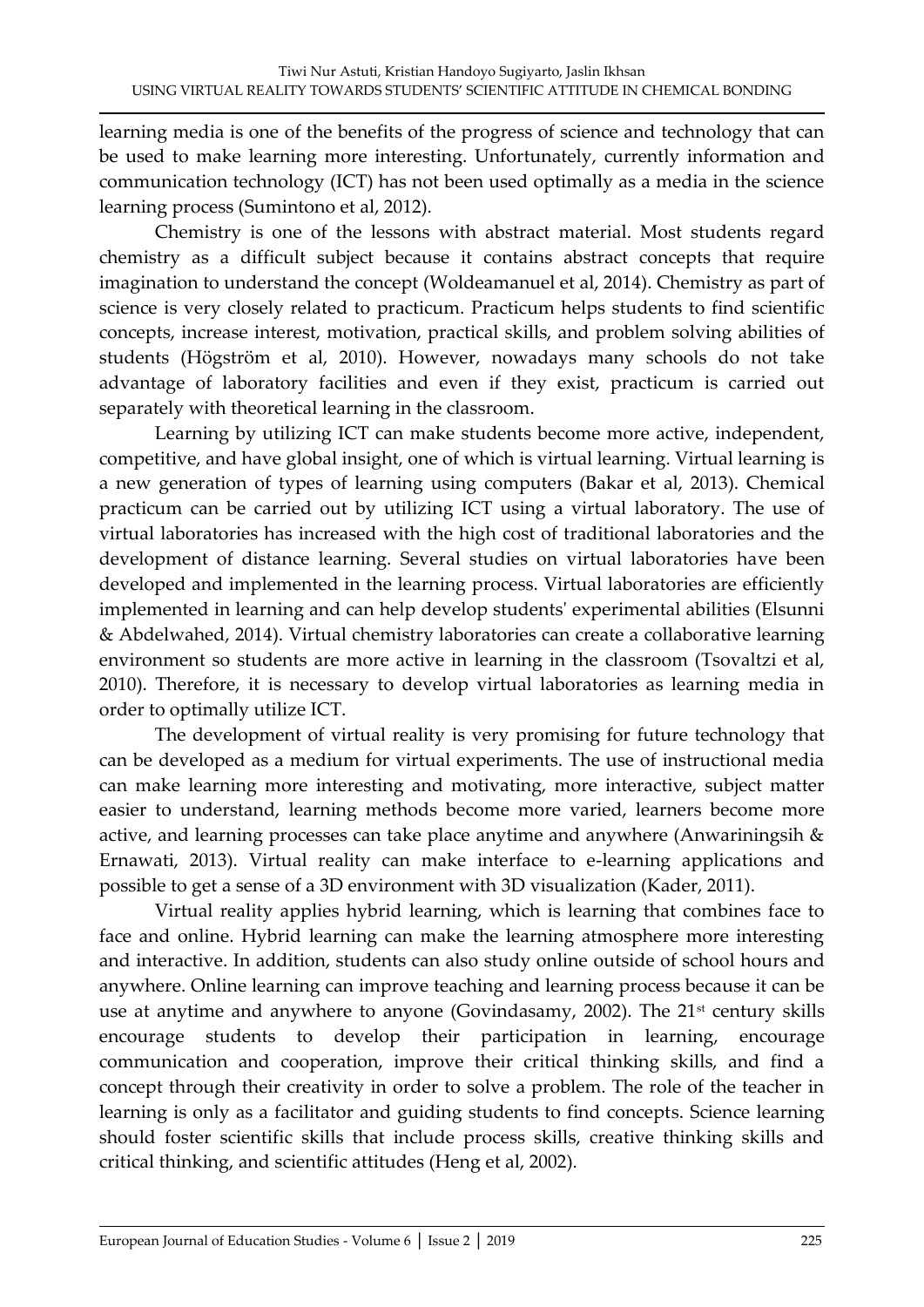Scientific attitude is the desire to know and understand, dispel ignorance and backwardness, questioning to statements, search for data and their meaning, search for verification, and consideration of consequences to balanced perspective (Lawson, 1982; Osborne et al, 2003). Scientific attitude components are rationality, unbiased, truthful, open mindedness; possess love for knowledge, curiosity, objectivity, and intellectually honest (Emina, 1986; Jancirani et al, 2012). Overall, the virtual reality on hybrid learning could facilitate students in learning process and provide an alternative to enhance students' scientific attitude. Hence, this article concerned to analyze the differences of using virtual reality in the chemistry learning toward the aspects of students' scientific attitude in chemical bonding lesson.

## **2. Literature Review**

### **2.1. Virtual Reality**

Virtual reality (VR) is a new technology that is innovative and interesting that aims to visualize the real world with the environment through computer programs and involving the five senses. Virtual reality (VR) allows users to enter and experience a digital environment in real-time so that it is as if they are in that environment. Zhiqiang (2017) states that virtual reality (VR) is also known as immersive visualization which is a 3D interpretation environment, an artificial virtual environment produced by computers, the result of 3D space construction with computer graphics to get users into the 3D virtual world.

Virtual laboratories are virtual reality environments that simulate the real world for learning purposes on discovery learning (Muhamad et al., 2010). Elsunni & Abdelwahed (2014) explained that to improve students' research skills, virtual laboratories are very useful in helping students understand how to design research experiments because using a computer system can provide a good simulation of what should happen in the real world, and can help them to collect data, analyze, and train students to understand how a scientist can explain what they are researching.

### **2.2. Hybrid Learning**

Hybrid learning is a learning that combines face-to-face learning between students and teachers with ICT-based online learning. Digital literacy is the ability to use ICTs in finding, evaluating, utilising, sharing, and creating information found online of open distance and e-learning (Maphosa & Bhebhe, 2019). According to Klimova & Kacetl (2015), there are three general understandings of hybrid learning, as described below.

- a) Integration of traditional learning with a web-based online approach.
- b) A combination of media and tools (such as textbooks) are used in e-learning environments
- c) The combination of a number of teaching and learning approaches regardless of the technology used.

The stages of hybrid learning include the following (Lalima & Dangwal, 2017)

a) Face to face teaching;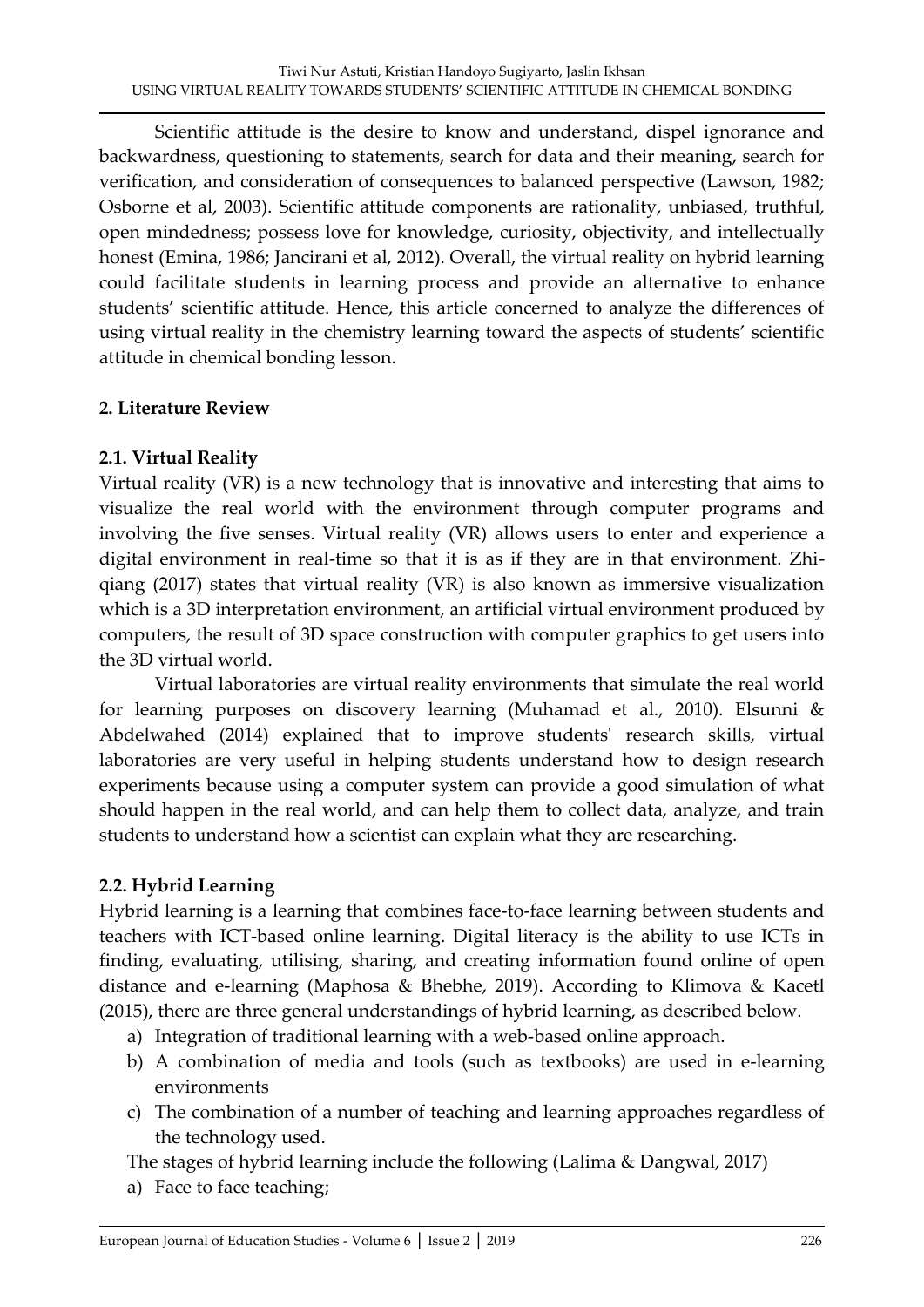- b) Student interaction with learning material;
- c) Peer group interaction;
- d) Group discussion and exchange of ideas;
- e) Access electronic library;
- f) Virtual learning;
- g) Online assessment;
- h) Electronic personal guidance;
- i) Accessing and maintaining educational blogs;
- j) Webinars (hybrid learning application);
- k) Learning by looking at expert lecturers on YouTube;
- l) Online learning through videos and audios;
- m) Virtual laboratories.

Based on this explanation, hybrid learning is a learning system that combines face-to-face learning and online through the internet at the same time or at different times so that students are more flexible in understanding about learning material.

## **2.3. Scientific Attitude**

Scientific attitude is an activity where students carry out scientific research to hone their scientific knowledge and skills. According to Olasehinde & Olatoye (2014), scientific attitudes are the ability to react consistently, rationally, and objectively in certain ways to problematic situations. Jancirani et al. (2012) states that scientific attitudes are a combination of qualities and virtues reflected through one's behavior. The role of the teacher in the teaching and learning process also influences the motivation to be scientific in students (Senler, 2016). When the teacher gives examples of scientific attitudes in learning activities, it will lead to a desire in students to participate in doing scientific attitudes in their daily lives. Someone who has an attitude of curiosity, attitude of discovery, critical thinking, and firm stance is someone who has a scientific attitude (Gegga, 1977).

Some characteristics of the scientific attitude according to Antonoglou et al. (2011), are open thinking, curiosity, fact-based assessment, ready to test and verify conclusions, ready to reconsider their decisions, free from pressure and false beliefs, honest in recording, and collecting and reporting data. Pitafi & Farooq (2012) classify scientific attitudes in the form of curiosity, rationality, open-mindedness, critical thinking, objectivity, honesty, responsibility, and humility.

# **3. Material and Methods**

A quasi-experimental method with a post-test only design was set in this study. The samples were set into three different classes, namely control group (CG) using a real laboratory, experiment group-1 (EG-1) using a virtual reality integrated hybrid learning, and experiment group-2 (EG-2) using both of them. The research design can be seen in Table 1.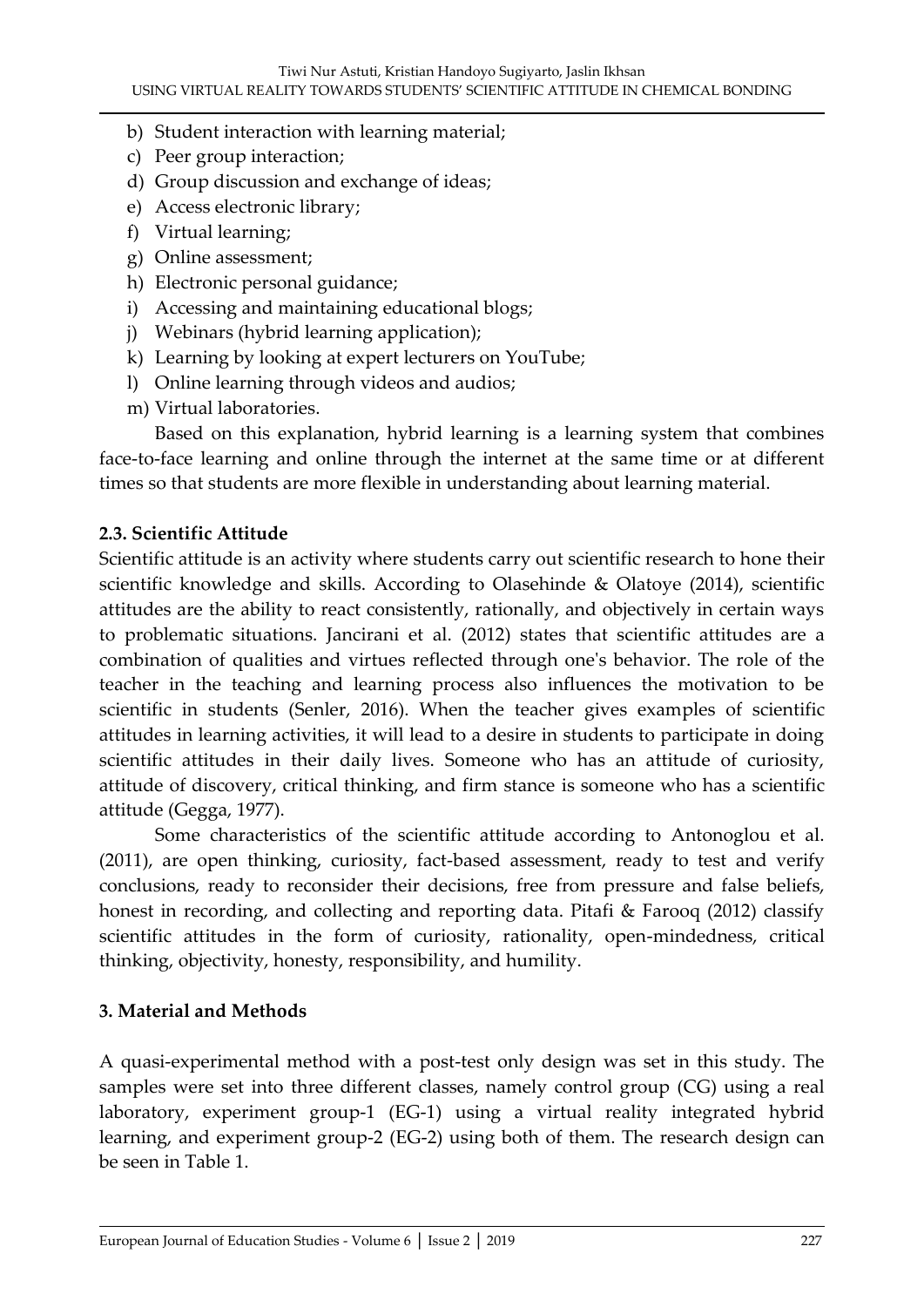|                           | <b>Table 1: Research Design</b> |           |
|---------------------------|---------------------------------|-----------|
| <b>Classes</b>            | <b>Treatment</b>                | Post-test |
| Control Group (CG)        | Χ1                              |           |
| Experiment Group-1 (EG-1) | X2                              |           |
| Experiment Group-2 (EG-2) | XЗ                              |           |

**Note:** X1 = chemical bonding teaching learning with real laboratory, X2 = chemical bonding hybrid learning mediated by virtual reality, X3 = chemical bonding teaching learning with real laboratory and hybrid learning mediated by virtual reality P1 = scientific attitude questionnaire

The participants in this study came from senior high school in Gunungkidul Regency with cluster random sampling technique. A total of 96 grade  $10<sup>th</sup>$  students participate in this study. The samples classified into three different classes which were a CG of 32 students, EG-1 of 32 students and EG-2 of 32 students. The research design in this study can be seen in Table 2.

| <b>Table 2: Research Setting</b>            |                                  |                         |                           |  |
|---------------------------------------------|----------------------------------|-------------------------|---------------------------|--|
| Hybrid                                      | <b>Class</b>                     |                         |                           |  |
| learning                                    | CG                               | $EG-1$                  | $EG-2$                    |  |
| phase                                       |                                  |                         |                           |  |
| 1 <sup>st</sup> and 2 <sup>nd</sup> meeting |                                  |                         |                           |  |
| Face to face                                | Discussion, question and         | Discussion, question    | Discussion, question and  |  |
|                                             | answer, presentation, individual | and answer,             | answer, presentation      |  |
|                                             | task, feedback                   | presentation            |                           |  |
| Online                                      |                                  | Individual task,        | Individual task, feedback |  |
|                                             |                                  | feedback                |                           |  |
| 3rd meeting                                 |                                  |                         |                           |  |
| Face to face                                | Practicum in real laboratory,    | Discussion, question    | Practicum in real         |  |
|                                             | discussion, presentation,        | and answer              | laboratory, discussion,   |  |
|                                             | question and answer              |                         | question and answer       |  |
| Online                                      |                                  | Practicum with virtual  | Practicum with virtual    |  |
|                                             |                                  | reality, task, feedback | reality, task, feedback   |  |
| 4 <sup>th</sup> meeting                     |                                  |                         |                           |  |
| Face to face                                | Discussion, question and         | Discussion, question    | Discussion, question and  |  |
|                                             | answer, presentation, exercise,  | and answer,             | answer, presentation      |  |
|                                             | feedback                         | presentation            |                           |  |
| Online                                      |                                  | Exercise, feedback      | Exercise, feedback        |  |

The variable measured in this study was the student's scientific attitude with a questionnaire consisting of 14 items using 4 scales. This questionnaire was synthesized from several books and journal articles on scientific attitude including objectivity, curiosity, cooperation, and open-mindedness. The questionnaire was validated with content and empirical validation. The content validation of scientific attitude questionnaire conducted by asking the judgments from lecturer cover the aspect of material, construct, and language. While the empirical validation was tested against 275 students. The data of empirical validation was analyzed with the Cronbach's Alpha value found to be 0.84. An observation sheet was used to determine the activities of students' scientific attitude during the teaching-learning process to support the data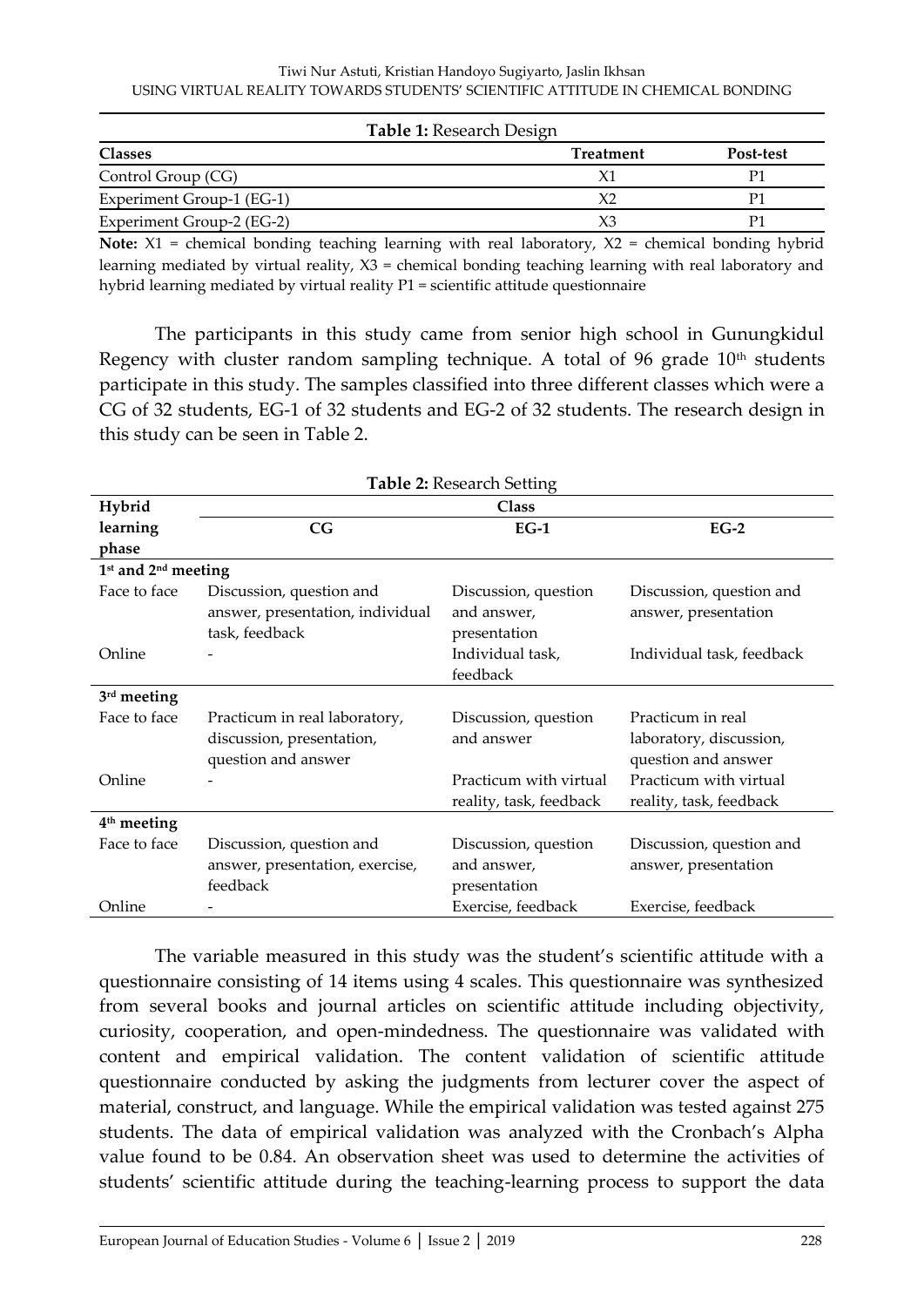which obtained from the questionnaire. Analysis of Variance (ANOVA) technique and qualitative descriptive used to analyze students' scientific attitude.

#### **4. Results and Discussion**

Virtual reality can be operated using an Android equipped with 3D glasses and a controller. Implementation of virtual reality laboratory was conducted in 4 meetings. The display of virtual reality laboratory can be seen in Figure 1 and Figure 2, while the learning process with VR can be seen in Figures 3.



**Figure 1:** Virtual reality laboratory



**Figure 2:** Practicum in virtual reality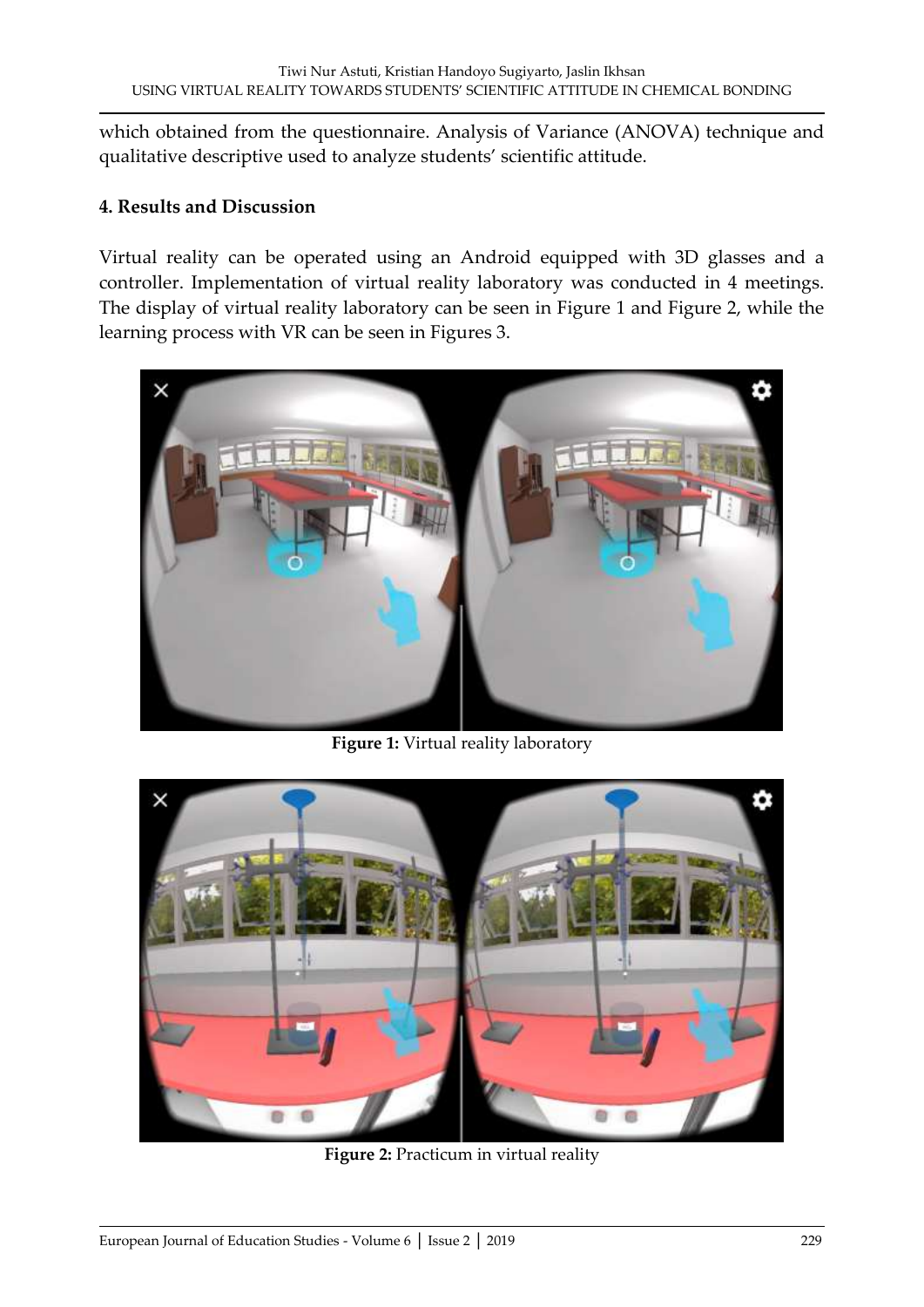

**Figure 3:** Learning process with VR in class

Virtual reality helps students to improve their imagination by developing a student's capacity follow near invisible cues and enhance scientific attitude. VR was effective tool to foster the skills and undergraduate students' understanding of concepts.

After implementation of VR in the learning process, then we did a posttest to measure students' scientific attitude. It was done by giving questionnaires to students. The average score of students' scientific attitude between three classes can be seen in Figure 4.



**Figure 4:** The average score of students' scientific attitude

Figure 4 showed that the average score of students' scientific attitude for class CG was 39.88, class EG-1 was 46.01, and class CG-2 was 47.57. The average score of three classes were different, class CG-2 had highest score among them. Before ANOVA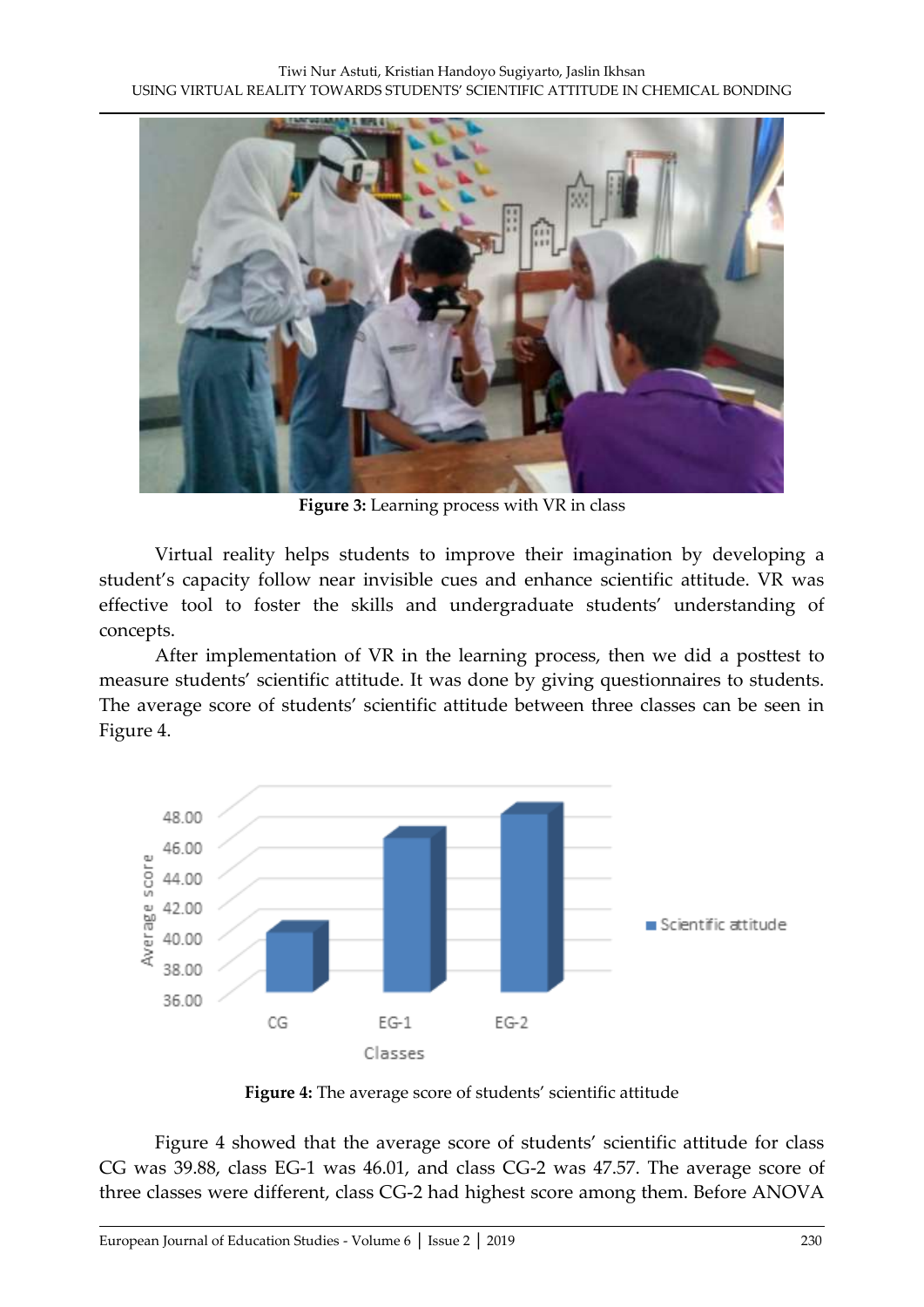analysis, normality and homogeneity tests were carried out to find out whether the data came from a normal and homogeneous population. The normality using Kolmogorov-Smirnov test and homogeneity using Levene tests can be seen in Table 3 and Table 4.

| <b>Table 3: Result of Normality Test</b> |            |                     |  |
|------------------------------------------|------------|---------------------|--|
| Class                                    | Sig. Value | Conclusion          |  |
| CG.                                      | 0.069      | Normal distribution |  |
| $EG-1$                                   | 0.063      | Normal distribution |  |
| $EG-2$                                   | 0.200      | Normal distribution |  |

| <b>Table 4: Result of Homogeneity Test</b> |            |            |
|--------------------------------------------|------------|------------|
| Levene Statistic                           | Sig. Value | Conclusion |
| 1.625                                      | 0.202      | Homogeny   |

Based on the result test, it can be conclude that data came from a normal and homogeneous population, so the test continued. Meanwhile, the summary of ANOVA test can be seen in Table 5.

| <b>Table 5: Result of ANOVA Test</b> |            |                         |  |
|--------------------------------------|------------|-------------------------|--|
| <b>F</b> Value                       | Sig. Value | Conclusion              |  |
| 16.245                               | 0.000      | Significantly different |  |

Based on Table 5, it shows that there was significant influence of virtual reality towards student's scientific attitude. According to Post Hoc test, the significant difference of student's scientific attitude was found between class EG-2 with the other classes (CG and EG-1), but class EG-1 had a higher average score than class CG.

This study was conducted to examine the effectiveness of a virtual reality (VR) toward students' scientific attitude in senior high school. The virtual reality used in learning help students to experiment according to the aims. The VR is equipped with oculus and controller to facilitate the operation of the media. It was implemented in the learning process and during the lesson observations were made. After that, students were given a questionnaire to see how far their scientific attitude. Before the data was analyzed, the score of students' scientific attitude converted into interval data scale.

The use of virtual reality integrated hybrid learning gives a positive effect toward student's scientific attitude on chemical bonding lesson. The significant differences of ANOVA analysis on student's scientific attitude were caused by the different media employed in teaching-learning. In class EG-1 was employed virtual reality integrated hybrid learning and class EG-2 was employed real laboratory with virtual reality integrated hybrid learning. Meanwhile, in the class CG was employed real laboratory. Class CG with real laboratory practicum takes more time than a virtual reality. Virtual reality make learning atmosphere more interactive, students more active, and develop their experimental abilities. Learning with virtual programs can enhance students' understanding (Çelik et al, 2014) and virtual laboratories enable students to develop their ideas and identify problems (Shyr, 2010).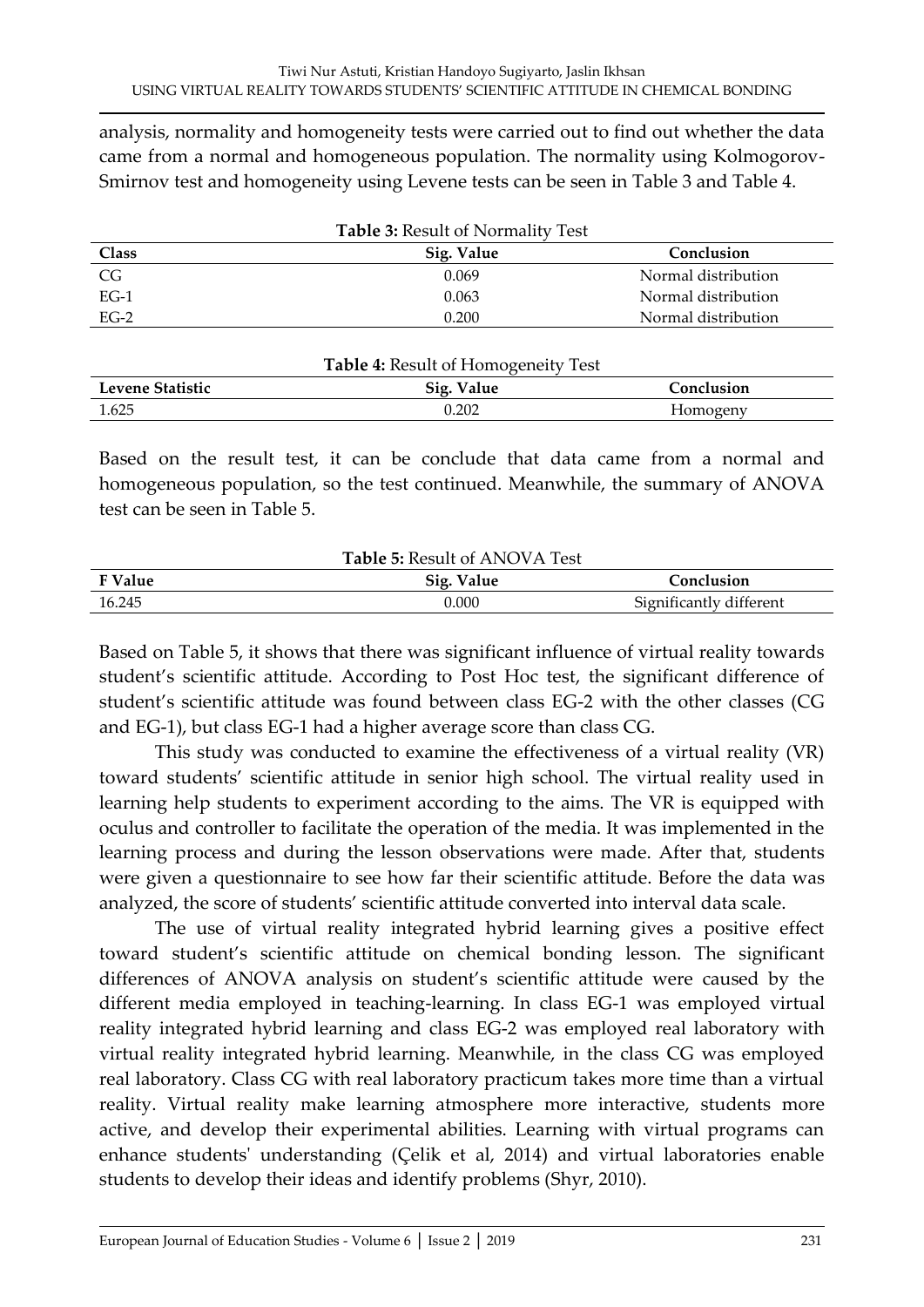The virtual reality enrich the knowledge and interest of the students. In class EG-1 and EG-2 which used virtual reality makes students more motivated to learn chemical bonding learning. Virtual laboratories are very useful in helping students understand how to design research experiments and improve students' research skills because using a computer system can provide a good simulation of what should happen in the real world, and can help them to collect data, analyze, and train students to understand how a scientist can explain what they are researching (Elsunni & Abdelwahed, 2014).

Hybrid learning divide into two phases: online phase using virtual reality and face to face phase which is similar to learning in the classroom. The online phase of hybrid learning in this study could facilitate students to learn with flexible way because it can used anywhere and anytime. Online phase in hybrid learning consist synchronous virtual collaboration, asynchronous virtual collaboration, and asynchronous self-paced. Synchronous virtual collaboration involves interaction between teachers and students delivered at the same time during working hours (Er et al, 2009). For example utilizing Instant Messaging (IM) or chat. Asynchronous virtual collaboration involves interaction between teachers and students delivered at different times, for example online discussion boards or discussion forums and emails (Diaz & Entonado, 2009). Asynchronous self-paced is a model of independent learning in different times where students can learn the material provided by the teacher in the form of modules, teaching materials, working on assignments and training online (Rhode, 2009).

Virtual reality integrated hybrid learning will make students have a high curiosity, open attitude with fellow friends, objectivity in conducting experiments, and increasing collaboration between individuals in groups. When carrying out a virtual practicum during the learning process, students' scientific attitudes can be observed carefully so that they will be accustomed to behaving scientifically in their actions. Scientific attitude give an effect of success in the classroom. Students who have high scientific attitude will achieve satisfactory learning outcomes and always take full responsibility for doing all the things necessary for effective learning. The use of technology opens the opportunities for students to takes responsibility for their learning and makes students more active in learning (Stanojević et al, 2018). e in educational programs will make students get more benefits in the long term (Pekdag, 2010). Teachers who integrate ICT into learning process will attract students' attention and help teachers to deliver the concepts of subject matter (Cereci, 2018; Ifthinan, 2019).

Students in class CG gain skills of using chemical tools in laboratory. Students in class EG-1 whose practicum using virtual reality can repeat the practice anywhere. Meanwhile, students in class EG-2 get 2 different laboratories: real laboratory and virtual reality. Students get hands-on experience in the laboratory at school and can practice virtually out of school. This class (EG-2) had more benefits than other classes (CG and EG-1) because they can strongly remembered and understand the principles of the practicum. Educational media can influence the students' attitude, providing a positive learning experience, and positively influencing the learning outcomes (Jabbour, 2014). As well as the results of observations that have been made, class EG-2 have a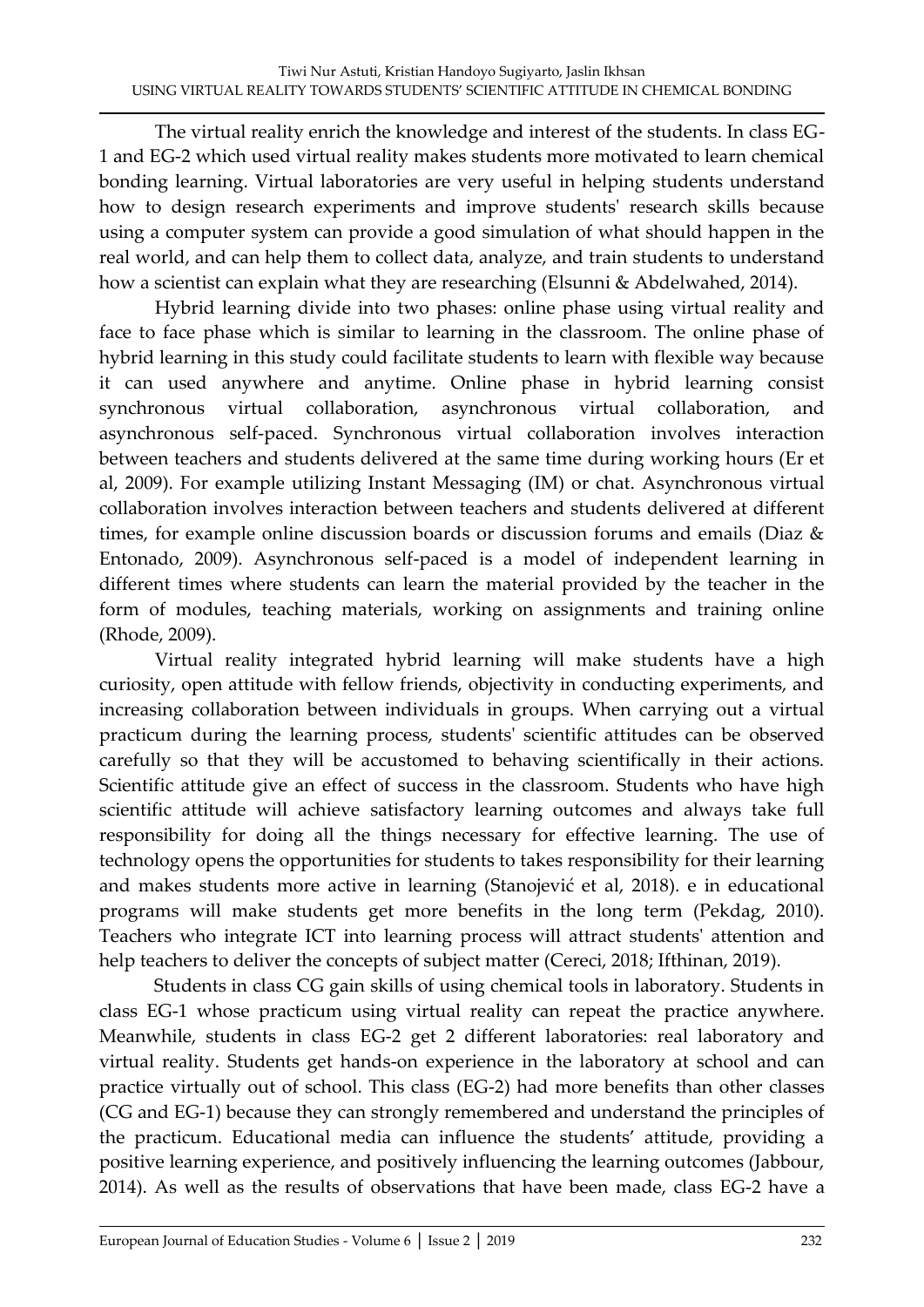more prominent scientific attitude compared to other classes. Class EG-2 have a higher curiosity during learning and practicum, always asking questions when question and answer and being active in discussions and presentations. This is because they are very enthusiastic when they want to do lab work with virtual reality so that in groups of students work together to complete the practicum and answer the problems during learning. With the data students get when doing practicum in real laboratory, they try to combine practical results with data obtained from virtual reality. Thus, students will get used to having a scientific attitude not only when they are in school but they can also apply scientific attitudes in their daily lives.

A previous study found that the use of 3D virtual reality of plate tectonics had positive change of students' attitude towards science (Kim, 2006). Makarova & Makarova (2018) said that digital educational technologies are the most promising ways to improve the competence-oriented learning process, improve their skills and gain experience. Another study shows that the use of android-based-game and hybrid of the video conference to foster the students' self-regulated learning and impact on students' problem solving skills (Fitriyani et al, 2018; Shalihah et al, *2019*). The innovation of this study was using a virtual reality as supplement rather than as a substitute for real laboratory work. This allows students to repeat the experiment and they can do their own practicum anywhere.

### **6. Conclusion**

Based on the statistical analysis results, it can be concluded that a class using virtual reality integrated hybrid learning with real laboratory (EG-2) is significantly different in scientific attitude from the other class (CG and EG-1). The virtual reality integrated hybrid learning is an interactive media that can be utilized as flexible independent learning sources and make the students gain practical experience and freely to repeat the material of VR anywhere. So, it was effective to improve students' scientific attitude in chemical bonding learning. The results of this study inspire great hope for the future use of virtual reality in another chapter.

### **Conflict of interests**

The authors declare no conflict of interest.

### **Acknowledgements**

Thank you for Kemenristek Dikti (Indonesian Directorate General of Higher Education) for financial supporting of this research through "Tim Pascasarjana" Research Grant 2018.

### **About the Author(s)**

**Tiwi Nur Astuti** is a student of Chemistry Department, Graduate School, Yogyakarta State University, Indonesia. Her interest is an educational media development as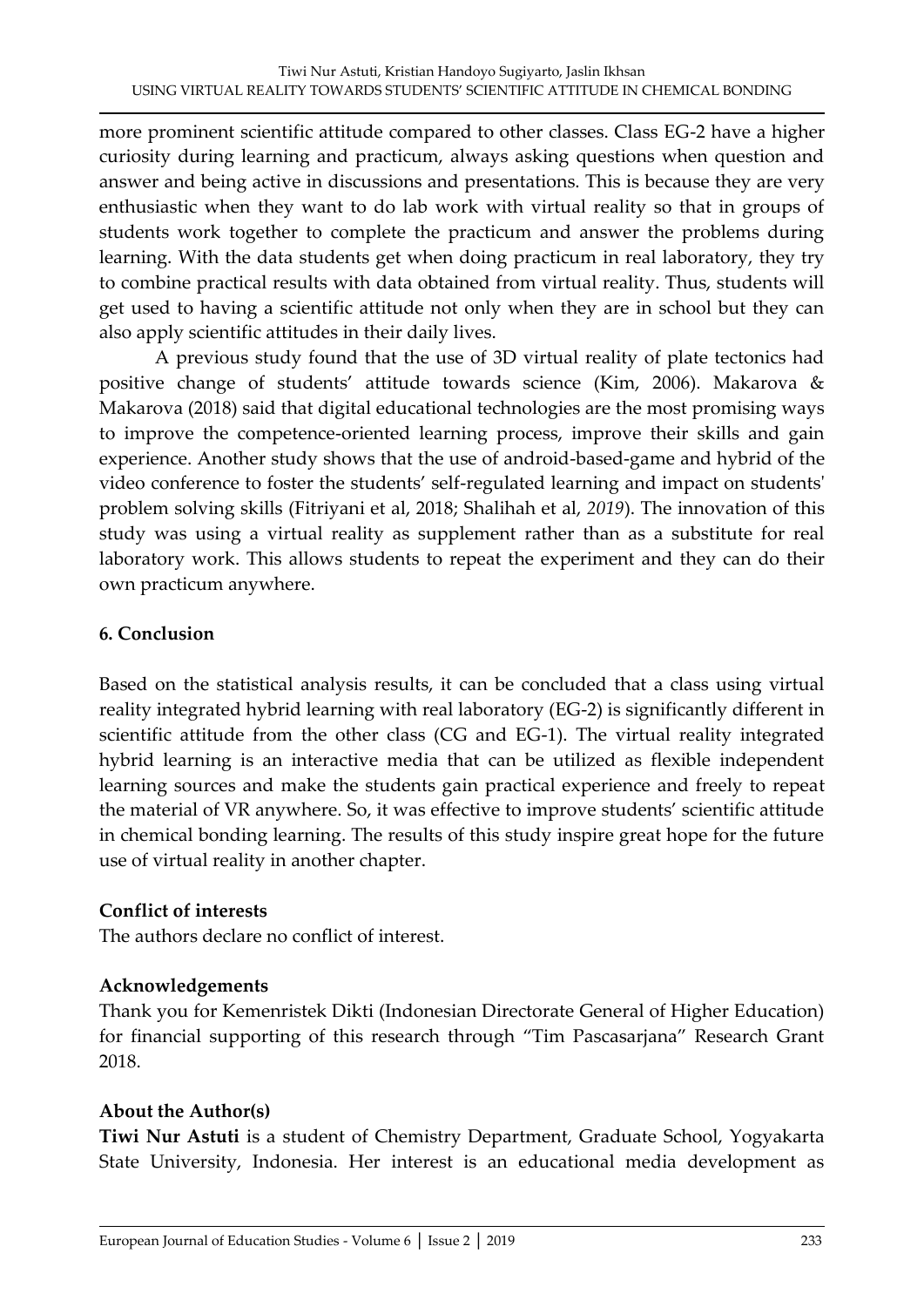learning innovation, quantitative research in education including the implementation of various chemistry teaching method, and teaching-learning in the chemistry classroom. **Kristian Handoyo Sugiyarto** is a lecturer and researcher in Chemistry Department, Faculty of Mathematics and Natural Science, Yogyakarta State University, Indonesia. His interest of researcher are educational media development in chemistry teaching learning and has been uploaded in the playstore in the title of chemondro, misconception observed in chemistry textbooks and the users, students, and teachers. **Jaslin Ikhsan** is a lecturer and researcher in Chemistry Department, Faculty of Mathematics and Natural Science, Yogyakarta State University, Indonesia. His interest of researcher are ICT-based media in chemistry learning and surface chemistry. The media that have been developed are mobile based learning media, web-based media, animation-based media, computer-based media, and ICT-based 3-Dimentional media.

### **References**

- Antonoglou, L. D., Charistos, N. D., & Sigalas, M. P. (2011). Design, development and implementation of a technology enhanced hybrid course on molecular symmetry: Students' outcomes and attitudes. *Chem. Educ. Res. Pract., 12*(4), 454- 468.<https://doi.org/10.1039/C0RP90013C>
- Anwariningsih, S. H., & Ernawati, S. (2013). Development of interactive media for ICT learning at elementary school based on student self-learning. *Journal of Education and Learning (EduLearn), 7*(2), 121-128. Retrieved from <http://journal.uad.ac.id/index.php/EduLearn/article/view/8290>
- Bakar, N., Zaman, H. B., Kamalrudin, M., Jusoff, K., & Khamis. N. (2013). An effective virtual laboratory approach for chemistry. *Australian Journal of Basic and Applied Sciences, 7*(3), 78-84. Retrieved from <http://www.ajbasweb.com/old/ajbas/2013/special%20issue/78-84.pdf>
- Çelik, H., Sari, U., & Harwanto, U. N. (2015). Evaluating and developing physics teaching material with algodoo in virtual environment: Archimedes' principle. *International Journal of Innovation in Science and Mathematics Education, 23*(4) 40-50. Retrieved from the settlement of the settlement of the settlement of the settlement of the settlement of the s [https://openjournals.library.sydney.edu.au/index.php/CAL/article/viewFile/8084/](https://openjournals.library.sydney.edu.au/index.php/CAL/article/viewFile/8084/10020) [10020](https://openjournals.library.sydney.edu.au/index.php/CAL/article/viewFile/8084/10020)
- Cereci, S. (2018). Modern communication education: technological equipment. *International Journal on New Trends in Education and Their Implications, 9*(1), 9-16.
- Diaz, L. A. & Entonado, F. B. (2009). Are the functions of teachers in e-learning and faceto-face learning environments really different?. *Educational Technology & Society, 12(4),* 331-343. Retrieved from [https://www.j-ets.net/ETS/journals/12\\_4/28.pdf](https://www.j-ets.net/ETS/journals/12_4/28.pdf)
- Elsunni & Abdelwahed, H. (2014). Stakeholders' perspective on the efficiency of the virtual laboratory in the development of students scientific research skills in science. *American International Journal of Social Science*, *3*(2), 166-171. Retrieved from [http://www.aijssnet.com/journals/Vol\\_3\\_No\\_2\\_March\\_2014/18.pdf](http://www.aijssnet.com/journals/Vol_3_No_2_March_2014/18.pdf)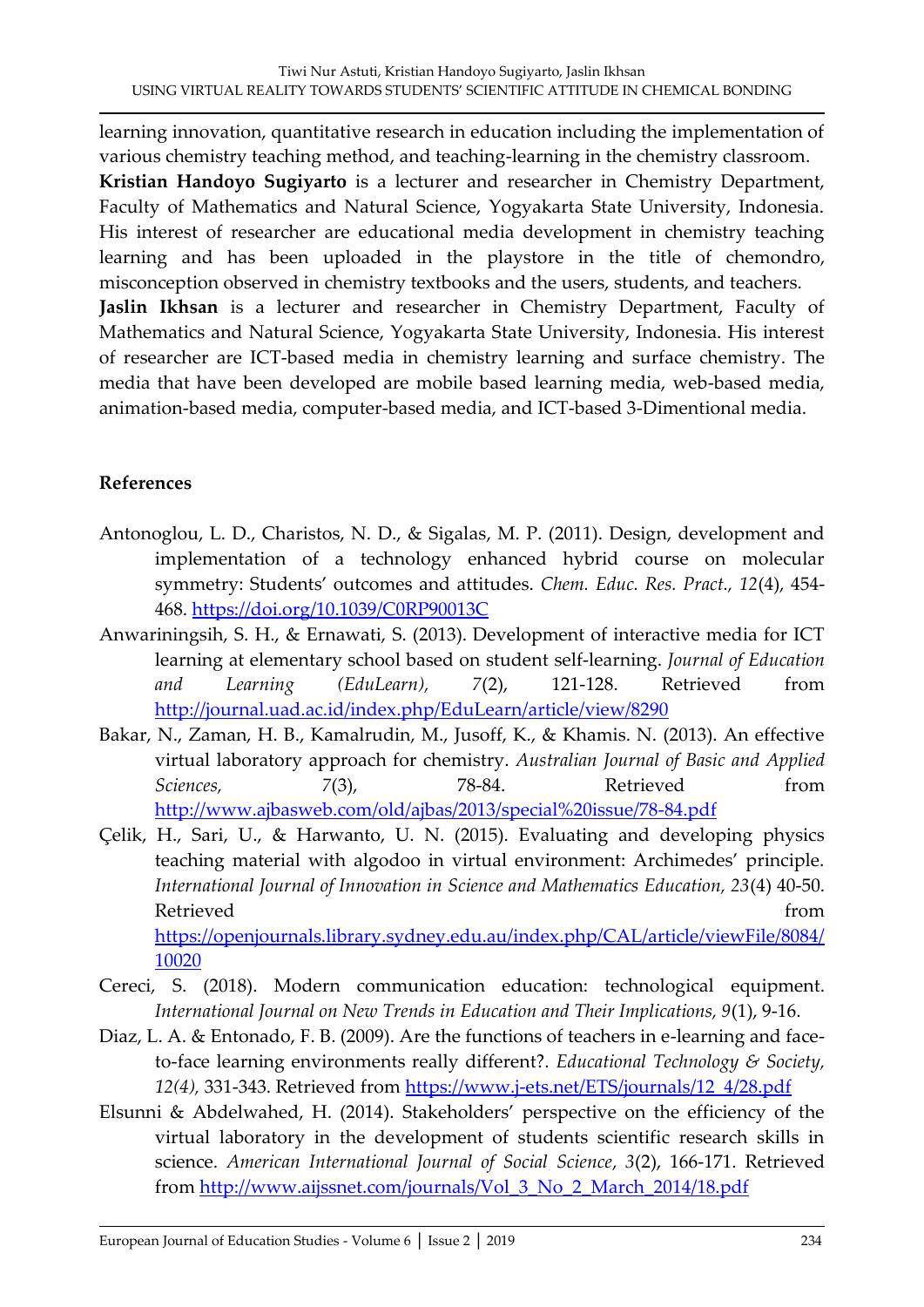- Emina, F. I. (1986). The validation of an inventory of scientific attitude. *Journal of the Science Teachers' Association of Nigeria, 24*(2), 171-178.
- Er*,* E*.,* Özden*,* M*., &* Arifoglu, A. (2009*).* A blended e-learning environment: A model proposition for integration of asynchronous and synchronous elearning*. International Journal of Learning, 16*(2), 449–460.
- Fitriyani, N., Wiyarsi, A., Ikhsan, J., & Sugiyarto, K. H., (2018) *Journal of Physics: Conference Series, 1097* (2018) 012064. doi :10.1088/1742-6596/1097/1/012064
- Govindasamy, T. (2001). Successful Implementation of E-learning Pedagogical Considerations. *The Internet and Higher Education, 4*(3-4), 287-299. [https://doi.org/10.1016/S1096-7516\(01\)00071-9](https://doi.org/10.1016/S1096-7516(01)00071-9)
- Heng, Y. C., Joo, C.. E, Basri, A. A. M., Leng, H. H., Bari, N. A., Suleiman, R., Som, A. M., Mustafa, S., Mohamed, S. H. O., Yusof, Z. M., Yazid, Z., & Majid, Z. A. (2002). *Integrated Curriculum for Secondary School (Curriculum Specification. Science form 2).* Kuala Lumpur: Ministry of Education Malaysia.
- Högström, P., Ottander, C., & Benckert, S. (2010). Lab work and learning in secondary school chemistry: The importance of teacher and student interaction. *Research Science Education, 40*(4), 505-523.<https://doi.org/10.1007/s11165-009-9131-3>
- Ifthinan, D. N. M., & Atun, A. (2019). Virtual laboratory based on inquiry in chemical equilibrium as learning innovations. . *International Journal on New Trends in Education and Their Implications, 10*(1), 8-18.
- Jabbour, K. K. (2014). An analysis of the effect of mobile learning on Lebanese higher education. *Informatics in Education, 13*(1), 1-15. Retrieved from [https://www.mii.lt/informatics\\_in\\_education/htm/INFE230.htm](https://www.mii.lt/informatics_in_education/htm/INFE230.htm)
- Jancirani, R., Dhevakhrisnan, R., & Devi, S. (2012). A study on scientific attitude of adolescent students in Namakkal district. *International Educational E-Journal*, *1*(4), 2-8. Retrieved from<https://www.oiirj.org/ejournal/july-aug-sept2012/01.pdf>
- Kader, H. A. (2011). E-learning systems in virtual environment. *The International Arab Journal of Information Technology, 8*(1), 23-29. Retrieved from <https://iajit.org/PDF/vol.8,no.1/6.pdf>
- Kim, P. (2006). Effects of 3D virtual reality of plate tectonics on fifth grade students' achievement and attitude toward science. *Interactive Learning Environment, 14*(1), 25-34.<https://doi.org/10.1080/10494820600697687>
- Klimova, B. F., & Kacetl, J. (2015). Hybrid learning and its current role in the teaching of foreign languages. *Procedia – Social and Behaviour Sciences*, *182*, 477-481. <https://doi.org/10.1016/j.sbspro.2015.04.830>
- Lalima, & Dangwal, K.L. (2017). Blended learning: An innovative approach. *Universal Journal of Educational Research*, *05*(01), 129-136. doi: 10.13189/ujer.2017.050116
- Lawson, A. E. (1982). The nature of advanced reasoning and science instruction. *Journal of Research in Science Teaching, 19*(9), 743-760. <https://doi.org/10.1002/tea.3660190904>
- Makarov, E. A., & Makarov, E. L. (2018). Blending pedagogy and digital technology to transform educational environment. *International Journal of Cognitive Research in*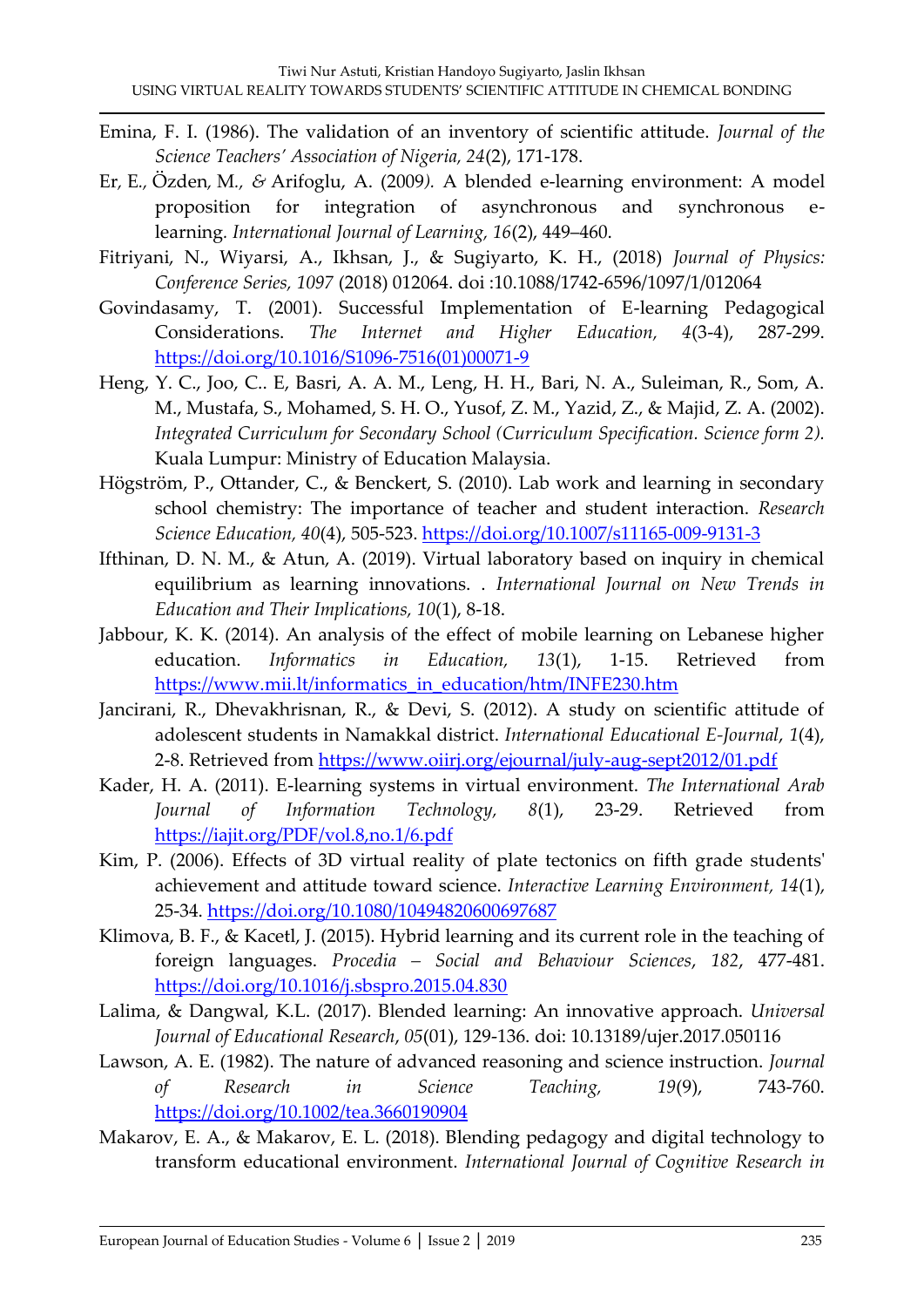*Science, Engineering and Education, 6*(2), 57-66. <https://doi.org/10.5937/ijcrsee1802057M>

- Maphosa, C., & Bhebhe, S. (2019). Digital literacy: A must for open distance and elearning (ODEL) students. *European Journal of Education Studies, 5*(10), 186-199. <http://dx.doi.org/10.5281/zenodo.2560085>
- Muhamad, M., Zaman, H. B., & Ahmad, A. (2010). Virtual laboratory for learning biology – A preliminary investigation. *World Academy of Science, Engineering and Technology*, *4*(11), 2179-2182. Retrieved from [https://waset.org/publications/8971/virtual-laboratory-for-learning-biology-a](https://waset.org/publications/8971/virtual-laboratory-for-learning-biology-a-preliminary-investigation)[preliminary-investigation](https://waset.org/publications/8971/virtual-laboratory-for-learning-biology-a-preliminary-investigation)
- Olasehinde, K. J., & Olatoye, R. A. (2014). Scientific attitude, attitude to science and science achievement of secondary school student in Katsina State, Nigeria. *Journal of Educational and Society Research*, *4*(1), 445-452. <https://doi.org/10.5901/jesr.2014.v4n1p445>
- Osborne, J. Simson. S., & Collins, S. (2003). Attitudes towards science: A review of the literature and its implications. *International Journal of Science Education, 25*(9), 1049-1079.<https://doi.org/10.1080/0950069032000032199>
- Pitafi, A. I., & Farooq, M. (2012). Measurement of scientific attitude of secondary school student in Pakistan. *Academic Research International*, *2*(2), 379-392. Retrieved from [http://www.savap.org.pk/journals/ARInt./Vol.2\(2\)/2012\(2.2-43\).pdf](http://www.savap.org.pk/journals/ARInt./Vol.2(2)/2012(2.2-43).pdf)
- Rhode, J. F. (2009). Interaction equivalency in self-paced online learning environments: An exploration of learner preferences *International Review of Research in Open and Distance Learning*, 10(1), 1-23. Retrieved from <http://www.irrodl.org/index.php/irrodl/article/view/10.1.6/1179>
- Senler, B. (2016). Pre-service teachers' self-efficacy: The role of attitude, anxiety and locus of control. *Australian Council for Educational Research*, *60*(1), 26-41. <https://doi.org/10.1177/0004944116629807>
- Shalihah, F., Supramono, Abdullah. (2019). Blended learning-based media usage to practice problem solving skills. *European Journal of Education Studies, 6*(1), 166- 172.<http://dx.doi.org/10.5281/zenodo.2544571>
- Shyr, W. J. (2010). Experiences with a hands-on activity to enhance learning in the classroom. *World Transactions on Engineering and Technology Education, 8*(1), 86-90. Retrieved from the state of the state of the state of the state of the state of the state of the state of the state of the state of the state of the state of the state of the state of the state of the state of the state of [http://www.wiete.com.au/journals/WTE&TE/Pages/Vol.8,%20No.1%20\(2010\)/13-](http://www.wiete.com.au/journals/WTE&TE/Pages/Vol.8,%20No.1%20(2010)/13-Shyr-13.pdf) [Shyr-13.pdf](http://www.wiete.com.au/journals/WTE&TE/Pages/Vol.8,%20No.1%20(2010)/13-Shyr-13.pdf)
- Stanojević, D., Cenić, D., & Cenić, S. (2018). Application of computers in modernization of teaching science. *International Journal of Cognitive Research in Science, Engineering and Education, 6*(2), 90-106.<https://doi.org/10.5937/ijcrsee1802089S>
- Sumintono, B., Wibowo, S. A., Mislan, N., & Tiawa, D. H. (2012). Penggunaan teknologi informasi dan komunikasi dalam pengajaran: Survei pada guru-guru sains SMP di Indonesia. *Jurnal Pendidikan Matematika dan Ilmu Pengetahuan Alam*, *17*(1), 122- 131.<http://dx.doi.org/10.18269/jpmipa.v17i1.251>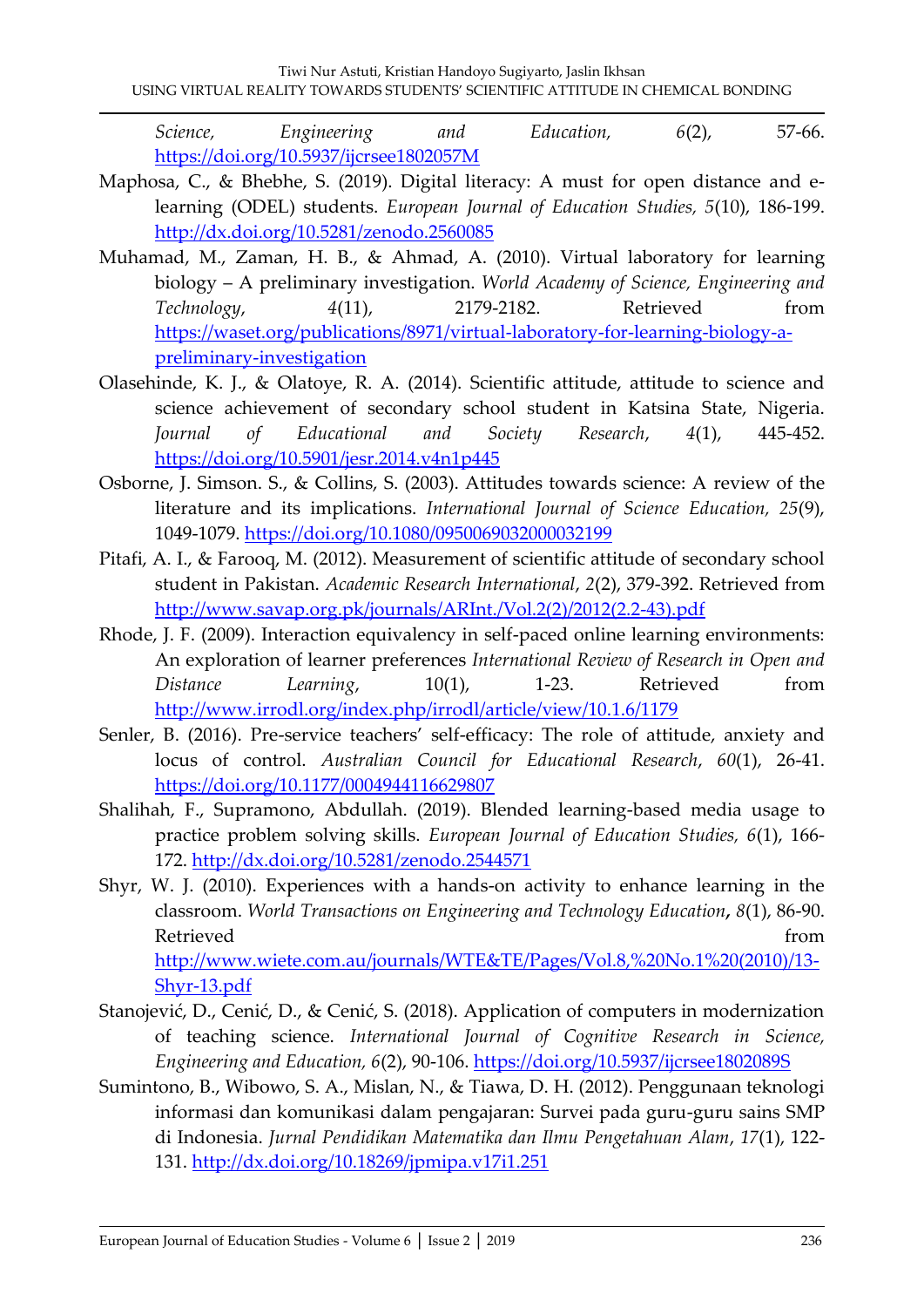- Tsovaltzi, D., Rummel, N., McLaren, B. M., Pinkwart, N., Scheuer, O., Harrer, A., & Braun, I. (2010). Extending a virtual chemistry laboratory with a collaboration script to promote conceptual learning. *International Journal Technology Enhanced Learning, 2*(1/2), 91-110.<http://dx.doi.org/10.1504/IJTEL.2010.031262>
- Woldeamanuel, M., Atagana, H., & Engida. T. (2014). What makes chemistry difficult?. *African Journal of Chemical Education, 4*(2), 31-43. Retrieved from <https://www.ajol.info/index.php/ajce/article/view/104070>
- Zhi-qiang, W. (2017). Virtual package design and realization based on 3D visualization technology. *Procedia Engineering*, *174*, 1336-1339. <https://doi.org/10.1016/j.proeng.2017.01.284>